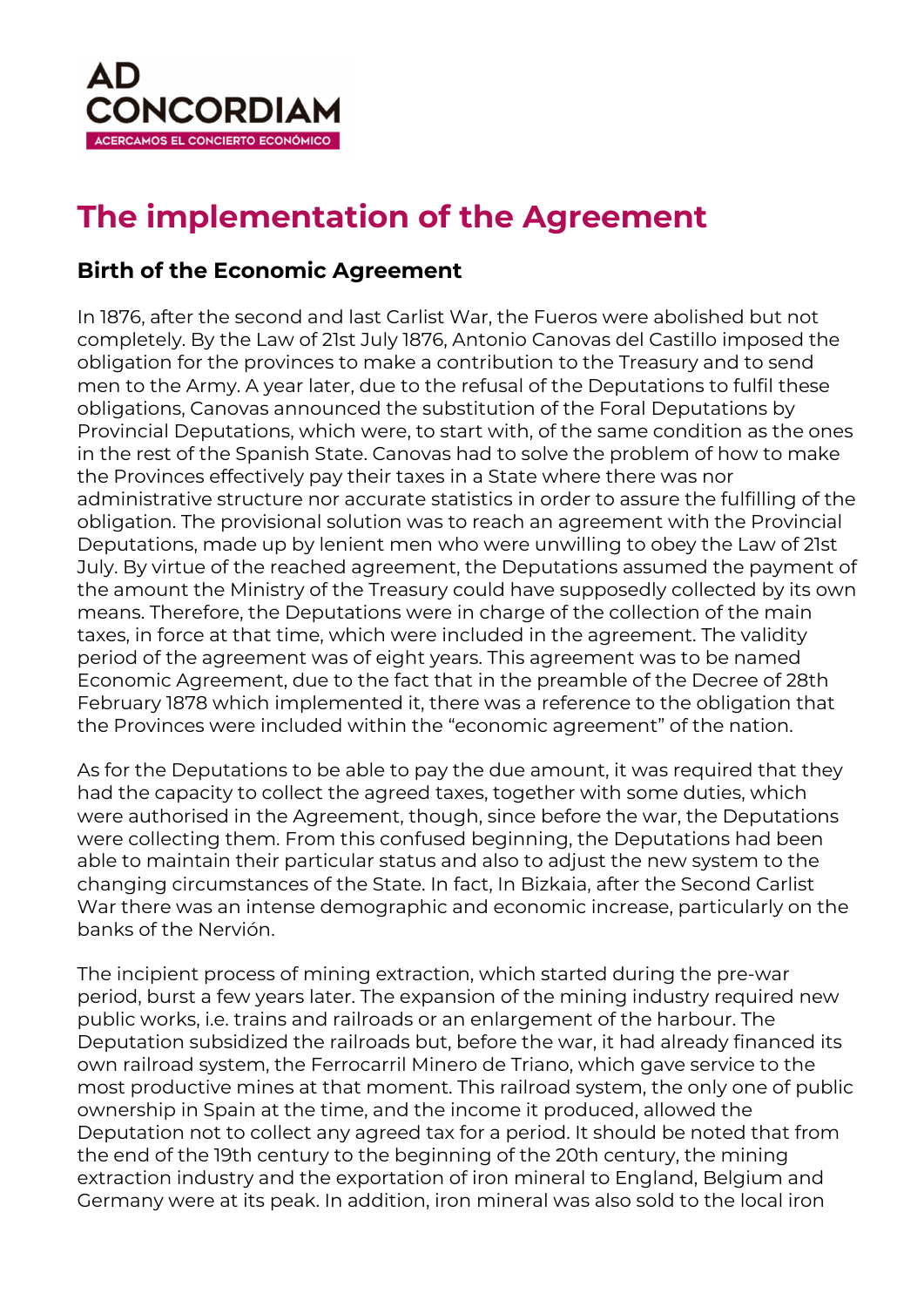

industry, and Altos Hornos de Bilbao, La Vizcaya and La Iberia, merged in 1901 into Altos Hornos de Bizkaia, S.A.

## **The subsequent new agreements or "renewals"**

The Economic Agreement, which was initially brought in for the short-term, was renewed for the first time in 1886. The changes to the Central Treasury meant amendments had to be made to the Agreement, but the system soon proved to be sufficiently flexible to be able to implement them.Thus, after the 1886 renewal, the agreement was successively renewed in 1894, 1906 and 1926.

The reason for these renewals was down to the obvious advantages of the agreement:the Ministry for the Treasury collected secure and immediate resources without incurring any type of expenses; as long as the Provincial Councils continued with their tax management and paid religiously, as was the case.

On the other hand, the Deputations were still executing a wide range of competences, in most cases by virtue of the Economic Agreement, so they could maintain a high level of autonomy. For instance, their public employees were elected by themselves, they had the control of the accounts and budgets of the local entities and they didn't have to inform of their own accounts and budgets to anybody (nor to the Ministry of the Governance, nor to the Court of Auditors). Besides, they were in charge of a wide provincial road network and each territory had their own provincial police force (in Bizkaia and Alava, the Miñones and in Gipuzkoa the Miqueletes), they financed the provincial welfare service, they gave grants for Fine Arts studies, they supported professorships, as the one in Basque language at the Instituto Vizcaino, Farm schools and so on. Summing up, the maintenance of the system was based not only on the mutual interest of both parts but also on the efficiency the Deputations showed in the execution of their competences, which was supported by the good results they obtained. The fact that the new mass political parties of the end of the 19th century and the beginning of the 20th century criticized the administration carried out by the monarchist that used to have the control of the Deputations didn't mean they were against the Economic Agreement system as such. When these parties, socialist or nationalist, had a significant representation in the Deputation of Bizkaia, as a matter of fact, they did change some particular aspects concerning the administration but these changes never brought along a crisis of the agreed regime on the whole.

After the first renovation of the Agreement in 1886, it had to be amended again, in 1893 because of several measures of reform implemented by German Gamazo, which finally led to the negotiation of a new Agreement the following year. From that moment, in 1894, the Ministry of the Treasury declared openly and officially the respect for the "economic and administrative independence" of the Deputations. By the nineties, the system settled down. In 1898, due to the war in Cuba and as a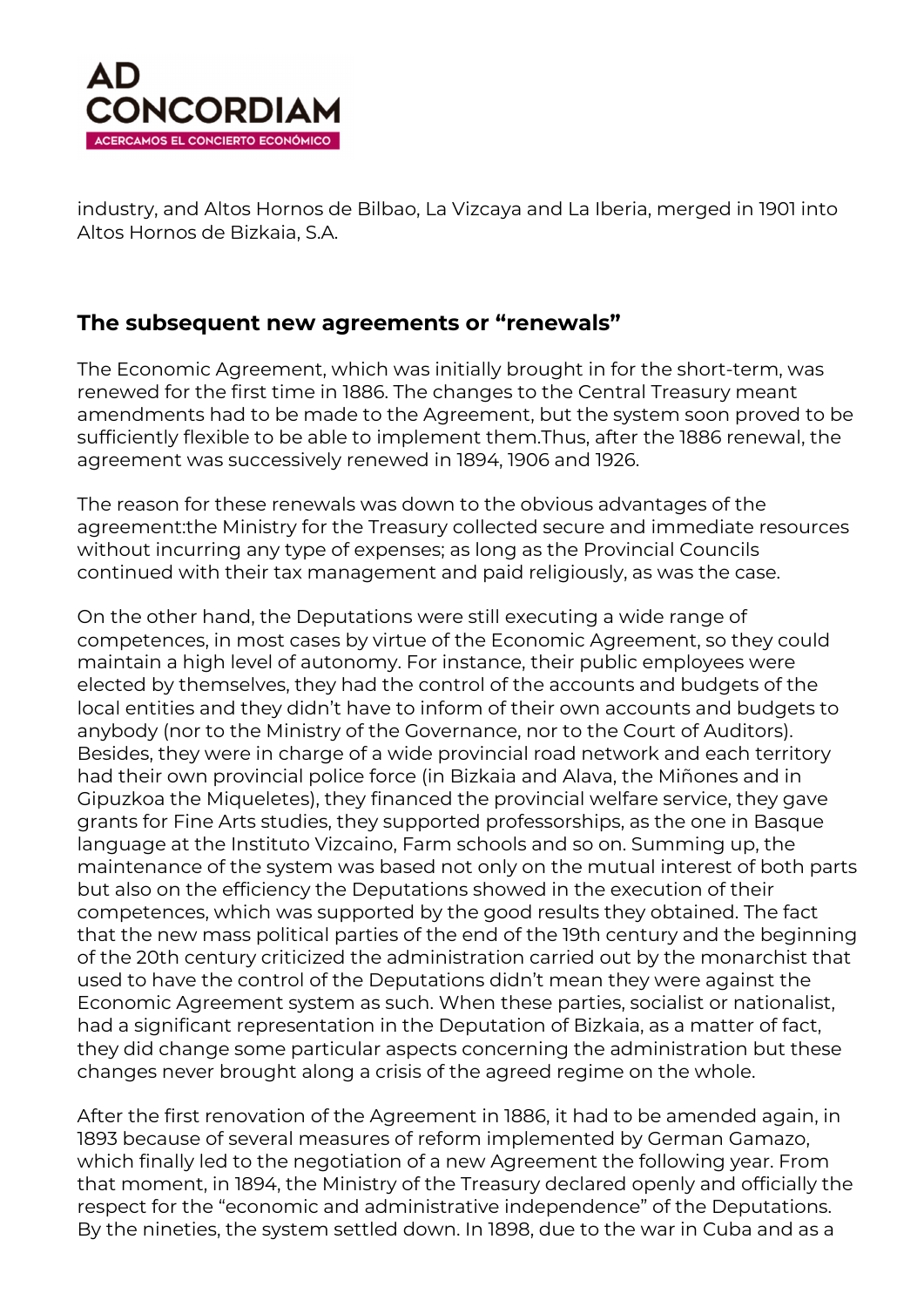

response to the demands of the Ministry to raise the Quota by means of some fix percentages of increase, the Deputations negotiated the payment of a Gift, just for that year, preventing the Quota from increasing in the following years. In 1900, as a consequence of the tax reform by Fernandez Villaverde, the Agreement was partially amended in order to agree a new tax figure, the Utilities Tax, which was mainly a tax on business profits. On this occasion, not only a new tax was added to the already agreed ones but also a clause was established by virtue of which the Basque companies set up so far, which operated in the rest of the State, had to pay taxes only to the Foral Deputations and not to the Ministry.

The more industrial and dynamic the Biscayan economy was, the stronger relation it had with the rest of the State. As a consequence, many companies started to have problems with their taxes as the Ministry was willing to tax on their profits generated in Common Territory, although it was impossible. A new Agreement was reached in 1906, and its validity was for a longer period than the usual one as it was signed for twenty years, with a little increase in 1916, after the first ten years of validity.

During the First World War (1914-1918), Spain was a neutral country and so, benefited from a high demand of products that the warring economies couldn't produce. This was the reason why prices remarkably rose. At the same time, some sectors of the Biscayan economy, i.e. maritime transport or iron and steel industry, obtained the highest ever seen profits. In such a way that, the Quota, which was agreed in 1906 in a completely different economic situation, was not then in line with the great economic benefits which were being obtained.

Although the Triano railway was not so profitable as before and even made losses due to the progressive decline of the mines it was giving service to, the Deputation of Bizkaia had huge collections from the Utilities Tariffs. The results were obvious: schools in suburbs were founded, the expenses on roads increased, the duties on basic and essential goods were lowered, new cultural institutions were set up and financed, i.e. the Sociedad de Estudios Vascos/Eusko Ikaskuntza, Euskaltzaindia and so on. All these factors provoked a situation, at the time of signing a new Agreement in 1926, which made difficult for the Deputations to put forward the poverty of the territories- traditional justification of the foral specificity- in order to pay a proportionally small Quota. During those twenty years (1906-1926), population and richness had remarkably increased and, therefore, the Ministry made an attempt to collect in an alternative way, leaving the Quota aside, which consisted in collecting part of the Tariffs from the companies which operated in the Common territory, though their domiciles were settled in the Basque territories.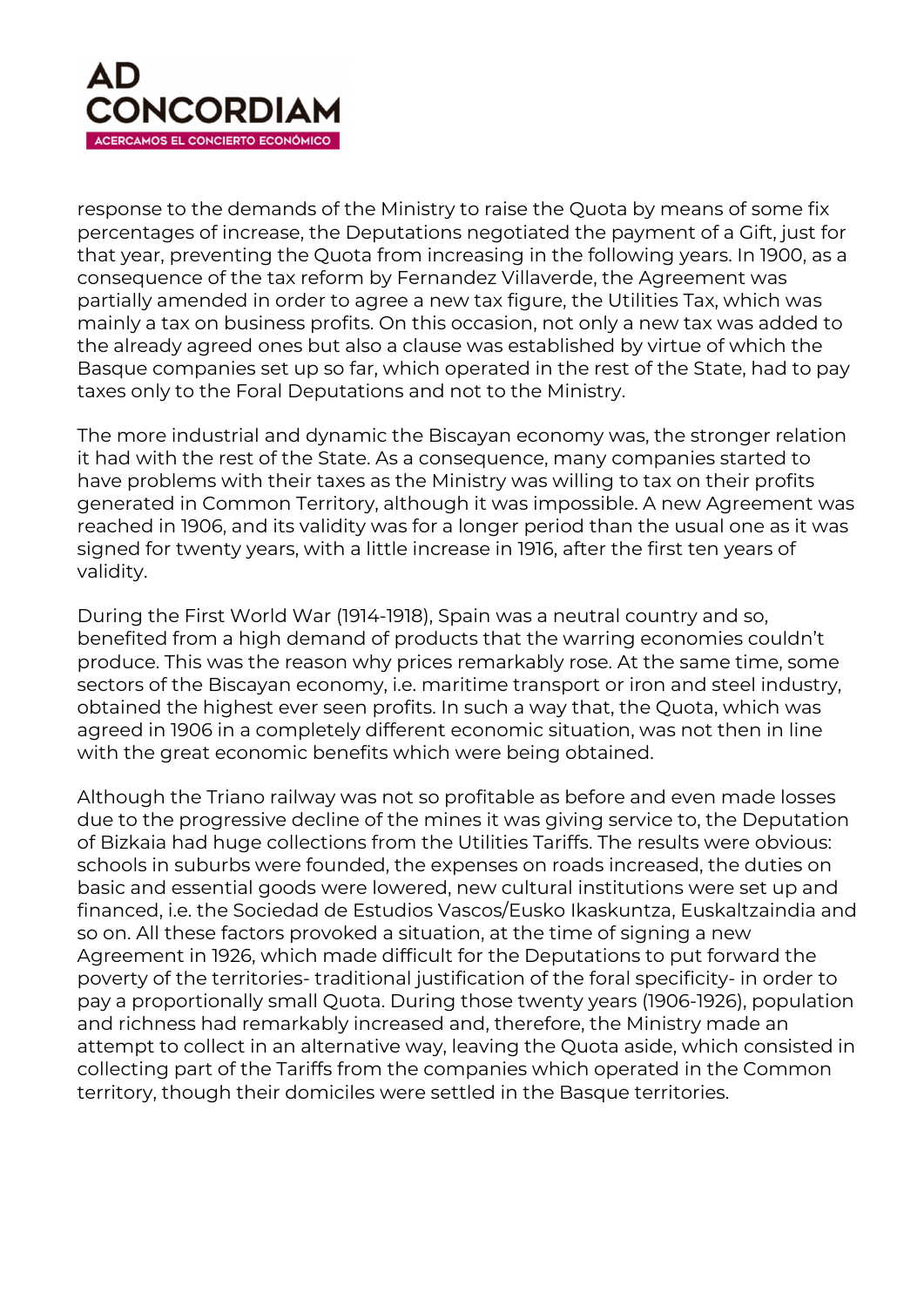

## **The abrogation**

Following the Spanish Civil War, the Economic Agreement was repealed for Bizkaia and Gipuzkoa as the winning side considered them to be "traitor provinces". However, the Agreement continued to be in place in Álava and Navarra throughout Franco's dictatorship.

During the following ten years after the last renovation, from 1926 to 1936, problems occurred continuously between the Deputations and the Ministry of Finance; problems which became more serious during the Second Republic and the process of discussion of the Statute of Autonomy. When the political obstacles were apparently removed, the fiscal ones turned up. In fact, during the summer of 1936 the discussion about the autonomous Treasury and its relation with the Economic Agreement was suspended without a solution. In July, General Franco raised his troops against the Second Republic and a bloody civil war started. The Deputation of Bizkaia continued its work of tax collection while the new Basque Government, organized in the autumn of 1936, was fully concentrated on the field of economic policy.

Franco's troops took over Bilbao on the 19th of July 1937. In a few days (the 23rd of the same month), the Decree, which abolished the Economic Agreement with Bizkaia and Gipuzkoa , nor with Alava nor with Navarre, was published in the Official Gazette. This derogation was not only provoked by a wish of revenge but also because of the fact the Agreement was supposed to be too advantageous for Basque taxpayers. Moreover, it should be noted that the ones who finally won the war had an enormous necessity of income for the battle, so they chose the most immediate way: the abolishment of the Economic Agreement and the mere and forced establishment of the Central Treasury in Bizkaia.

This Decree brought several consequences in addition to the loss of the own Treasury. It caused the lack of maintenance of most of the provincial roads, because the competence was conferred to the corresponding Ministry which clearly meant roads were abandoned, the closing down of schools, and the dissolution of the provincial police forces, Miñones and Miqueletes.

Although immediately after the war, there were some attempts to restore the Agreement, being much stronger in the seventies, none of them succeeded. The institutional prejudice or fear of potentially autonomous Treasuries with solid economic resources, in a context of a fully centralised and hierarchical State, as Franco's dictatorship was, explains to some extend the failure of the different attempts.

A few days before Franco died, the setting up of a special Commission for the study of a particular regime for Bizkaia and Gipuzkoa was approved. However, this was not the channel used for the restoration of the Economic Agreement. The political reform process, within the framework of the 1978 Constitution, meant not only the